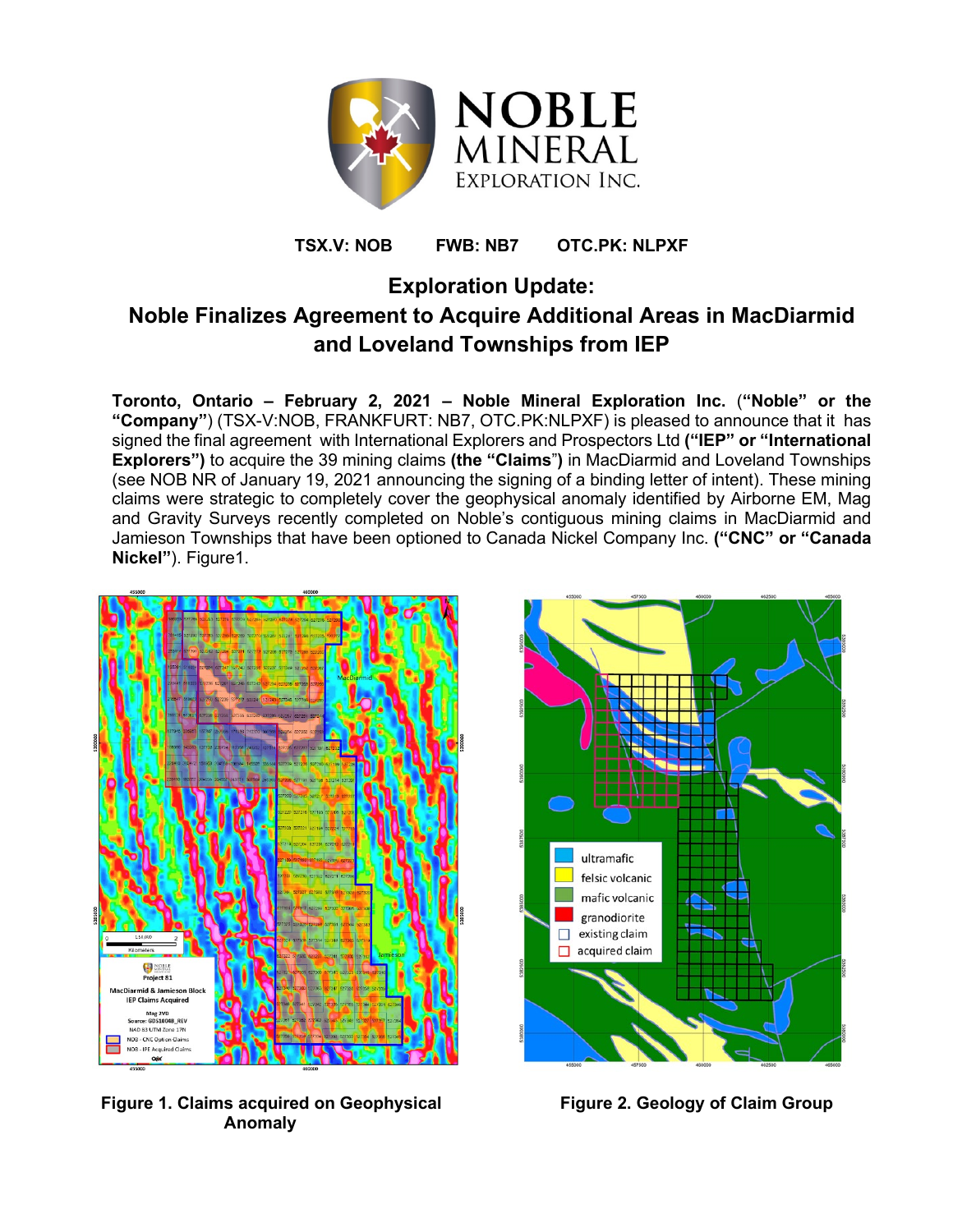While historic exploration data is available from the Ontario Government, much of it online, IEP has access to unpublished exploration data that will be of great value in exploring MacDiarmid and Loveland Townships. A Mineral Exploration Research Center-industry consortium project is currently acquiring high resolution audio magneto-telluric (AMT) data within parts of this area to better understand the 3D distribution of sulfide-bearing units.

Terms of the transaction are as follows:

- payment of \$25,000 cash by Noble;
- issuance of 250,000 common shares of Noble;
- transfer of 100,000 common shares of CNC from Noble's holdings; and
- the transfer of \$500,000 of assessment credits to IEP at the request of IEP at any time up to December 31, 2021.

All 39 mining claims to be acquired are subject to a 0.25% net smelter returns royalty (the "**First Nations Royalty**"), and 4 of the mining claims to be acquired are also subject to a 2.0% net smelter returns royalty held by other parties (the "**Existing Royalty**"). Both the First Nations Royalty and the Existing Royalty will continue to apply. For the 35 mining claims that are not subject to the Exiting Royalty, a 1.75% net smelter returns royalty will be granted to IEP (the "**IEP Royalty**"). Noble will have a purchase right applicable to the Existing Royalty and IEP Royalty which, if exercised through a payment of \$1,000,000, would vest in Noble 0.25% of the Existing Royalty (out of the total 2.0%) and 0.875% of the IEP Royalty (out of the total 1.75%).

The transaction has been approved by the Board of Directors of each party and is subject to the approval of the TSX Venture, as well as compliance with securities and other laws and regulations.

#### **MacDiarmid Target**:

The MacDiarmid target is approximately 3 km by 150-600 metres wide serpentinized peridotitic ultramafic intrusion, that was not systematically assayed for Nickel in historical drilling. Historical drill hole highlights include, Bruce Presto Mines 1964 drill hole (MAC-4) that was sampled by Falconbridge and returned 0.26%Ni over 150ft from 173ft to 325ft., Drill Hole 18127 that intersected 142 m of mineralized peridotite was not assayed for Nickel, while historical hole NRK 65-7 drilled in 1965 returned 0.22% Ni over 1.5m. Historical Drill Hole results quoted are NI43-101 non-compliant.

For reference, the Crawford Main Zone resource is 1.7 km long and 225-425 metres wide.

The Claims cover volcanic rocks of the Kidd Munro assemblage that have been periodically intruded by Ni-Cu bearing mafic to ultramafic intrusions (Figure 2). This assemblage hosts the world's largest VMS deposit in Kidd Creek approximately 20 km to the east and Ni-Cu deposits such as Enid Creek in Loveland Twp., and the Crawford Ni-Co-Pd deposit in Crawford Twp. The area is thus highly prospective for Ni-Cu, Ni-Co+/-Pd, Gold and VMS deposits. Like other prospects in the Timmins region, the area is covered by thick glacial till and conductive clays (up to 50 m) that hampered earlier exploration efforts.

Vance White, President and CEO of Noble states that "he is very pleased that this agreement has been finalized and is extremely grateful to Lionel Bonhomme of IEP who will be providing historical archival data pertaining to the acquired property including maps, location of drill core left on site, lithogeochemical analysis, assays, downhole geophysics, airborne geophysics and has committed to cooperate in advancing the property. This I think, will be of immense benefit to the exploration success